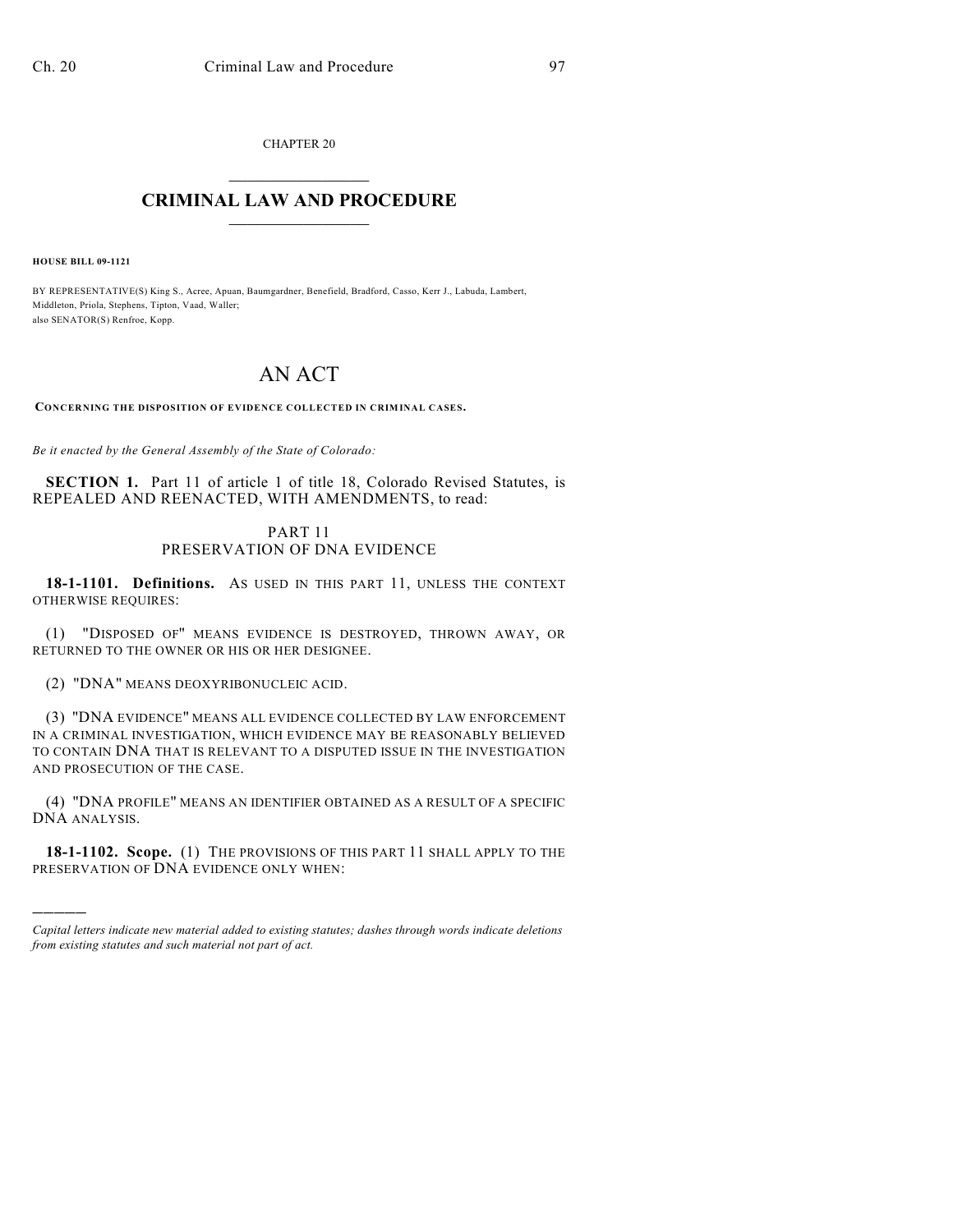(a) THE INVESTIGATION OF A FELONY DOES NOT RESULT IN OR HAS NOT RESULTED IN CHARGES BEING FILED; OR

(b) THE FILED CHARGES RESULTED IN A CONVICTION FOR A CLASS 1 FELONY OR FOR A SEX OFFENSE THAT CARRIES AN INDETERMINATE SENTENCE PURSUANT TO SECTION 18-1.3-1004; OR

(c) THE FILED CHARGES RESULTED IN A CONVICTION FOR A FELONY NOT COVERED BY PARAGRAPH (b) OF THIS SUBSECTION (1); OR

(d) THE FILED CHARGES RESULTED IN A CONVICTION FOR ANY OFFENSE NOT COVERED BY PARAGRAPHS (b) AND (c) OF THIS SUBSECTION (1), AND AT LEAST ONE OF THE CHARGES FILED INVOLVED A SEX OFFENSE AS DEFINED IN SECTION 18-1.3-1003 (5).

(2) FOR PURPOSES OF SUBSECTION (1) OF THIS SECTION, CONVICTION SHALL INCLUDE A VERDICT OF GUILTY BY A JUDGE OR JURY, A PLEA OF GUILTY OR NOLO CONTENDERE, OR A DEFERRED JUDGMENT AND SENTENCE. FOR PURPOSES OF PARAGRAPH (d) OF SUBSECTION (1) OF THIS SECTION, CONVICTION SHALL ALSO INCLUDE A JUVENILE DELINQUENT ADJUDICATION OR DEFERRED ADJUDICATION.

(3) THIS PART 11 DOES NOT IMPOSE A STATUTORY DUTY TO RETAIN OR STORE EVIDENCE OTHER THAN IN THE SITUATIONS DESCRIBED IN THIS SECTION.

**18-1-1103. Duty to preserve DNA evidence.** (1) A LAW ENFORCEMENT AGENCY THAT COLLECTS DNA EVIDENCE IN CONDUCTING A CRIMINAL INVESTIGATION OF A FELONY THAT DOES NOT RESULT IN OR HAS NOT RESULTED IN CHARGES BEING FILED SHALL PRESERVE THE DNA EVIDENCE FOR THE LENGTH OF THE STATUTE OF LIMITATIONS FOR THE FELONY CRIME THAT WAS INVESTIGATED.

(2) EXCEPT AS PROVIDED IN SECTIONS 18-1-1105 TO 18-1-1107, A LAW ENFORCEMENT AGENCY THAT COLLECTS DNA EVIDENCE IN CONDUCTING A CRIMINAL INVESTIGATION THAT RESULTS IN A CONVICTION LISTED IN SECTION 18-1-1102 (1) SHALL PRESERVE THE DNA EVIDENCE FOR THE LIFE OF THE DEFENDANT WHO IS CONVICTED.

**18-1-1104. Manner and location of preservation of DNA evidence.** (1) WHEN DNA EVIDENCE THAT IS SUBJECT TO PRESERVATION PURSUANT TO SECTION 18-1-1103 IS PROCESSED FOR THE DEVELOPMENT OF A DNA PROFILE, THE DNA PROFILE SHALL BE PRESERVED BY THE ACCREDITED LABORATORY IN COLORADO THAT DEVELOPS THE DNA PROFILE. IF THE DNA PROFILE IS NOT DEVELOPED BY AN ACCREDITED LABORATORY IN COLORADO, THE LABORATORY THAT PROCESSES THE DNA PROFILE SHALL SEND THE DNA PROFILE TO AN ACCREDITED LABORATORY IN COLORADO FOR PRESERVATION.

(2) A LAW ENFORCEMENT AGENCY THAT HAS CUSTODY OF DNA EVIDENCE THAT IS SUBJECT TO PRESERVATION PURSUANT TO SECTION 18-1-1103 SHALL PRESERVE THE EVIDENCE IN AN AMOUNT AND MANNER SUFFICIENT TO DEVELOP A DNA PROFILE, BASED ON THE BEST SCIENTIFIC PRACTICES AT THE TIME OF COLLECTION, FROM THE BIOLOGICAL MATERIAL CONTAINED IN OR INCLUDED ON THE EVIDENCE.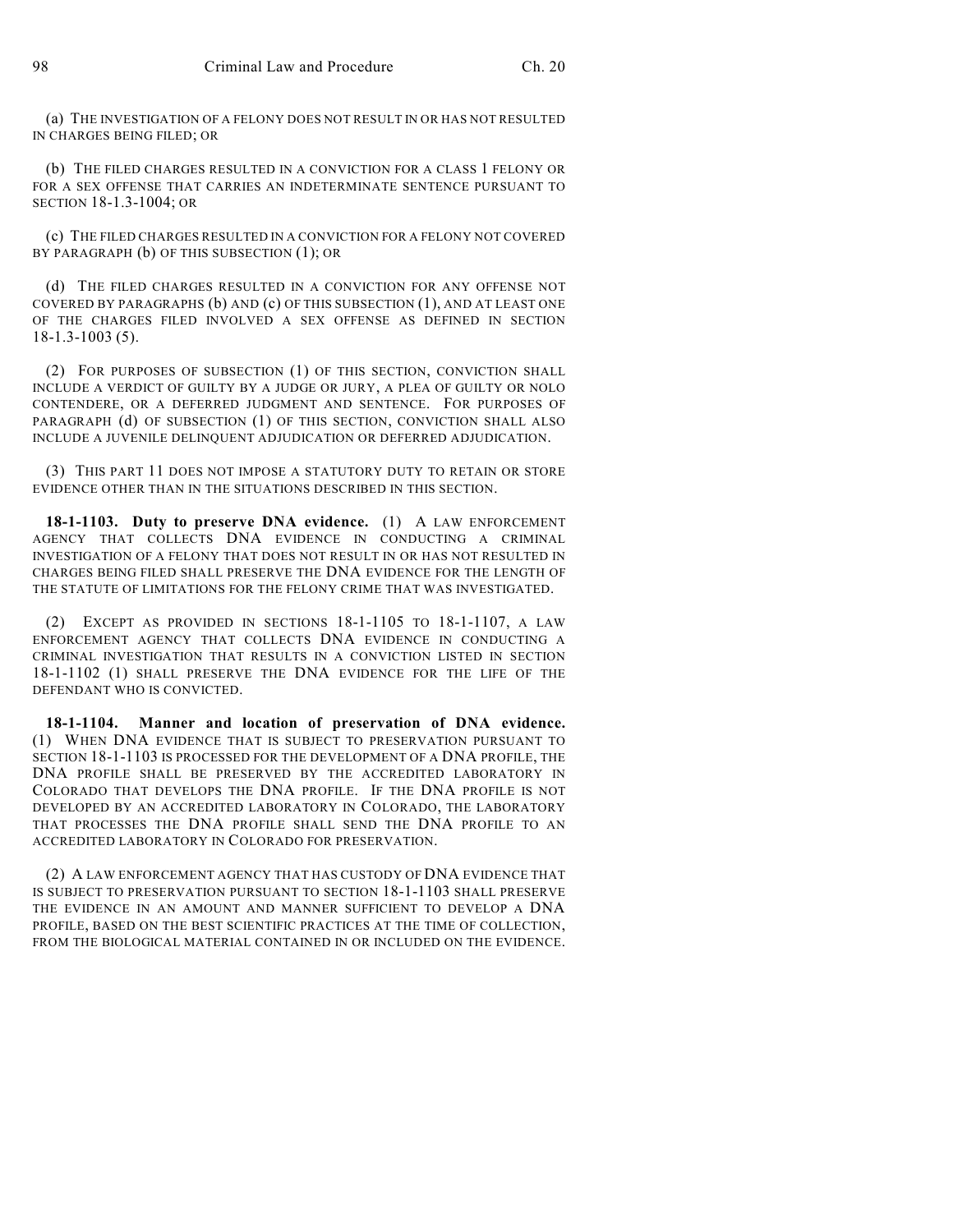## Ch. 20 Criminal Law and Procedure 99

IF DNA EVIDENCE IS OF SUCH A SIZE, BULK, OR PHYSICAL CHARACTER AS TO RENDER RETENTION IMPRACTICABLE, THE LAW ENFORCEMENT AGENCY SHALL REMOVE AND PRESERVE PORTIONS OF THE EVIDENCE LIKELY TO CONTAIN DNA RELATED TO THE OFFENSE IN A QUANTITY SUFFICIENT, BASED ON THE BEST SCIENTIFIC PRACTICES AT THE TIME OF COLLECTION, TO PERMIT FUTURE DNA TESTING. THE PRESERVED DNA EVIDENCE SHALL, WHENEVER POSSIBLE, INCLUDE A SAMPLE SUFFICIENT TO ALLOW FOR INDEPENDENT TESTING BY THE DEFENDANT. AFTER PRESERVING THE NECESSARY AMOUNT OF THE DNA EVIDENCE, THE LAW ENFORCEMENT AGENCY MAY DISPOSE OF THE REMAINDER OF THE EVIDENCE.

(3) IF A LAW ENFORCEMENT AGENCY IS ASKED TO PRODUCE DNA EVIDENCE THAT IS SUBJECT TO PRESERVATION PURSUANT TO SECTION 18-1-1103 AND CANNOT PRODUCE THE EVIDENCE, THE CHIEF EVIDENCE CUSTODIAN FOR THE LAW ENFORCEMENT AGENCY SHALL PROVIDE AN AFFIDAVIT IN WHICH HE OR SHE DESCRIBES, UNDER PENALTY OF PERJURY, THE EFFORTS TAKEN TO LOCATE THE DNA EVIDENCE AND AFFIRMS THAT THE DNA EVIDENCE COULD NOT BE LOCATED.

(4) IF UPON REQUEST A LAW ENFORCEMENT AGENCY CANNOT PRODUCE DNA EVIDENCE THAT IS SUBJECT TO PRESERVATION PURSUANT TO SECTION 18-1-1103, THE COURT SHALL DETERMINE WHETHER THE DISPOSAL OF THE DNA EVIDENCE VIOLATED THE DEFENDANT'S DUE PROCESS RIGHTS, AND, IF SO, THE COURT SHALL ORDER AN APPROPRIATE REMEDY.

**18-1-1105. Law enforcement agency request for permission to dispose of evidence - procedures.** (1) A LAW ENFORCEMENT AGENCY MAY NOT REQUEST PERMISSION TO DISPOSE OF DNA EVIDENCE IN CASES DESCRIBED IN SECTION 18-1-1102 (1) (a) AND (1) (b).

(2) IN CASES DESCRIBED IN SECTION 18-1-1102 (1) (c) AND (1) (d), A LAW ENFORCEMENT AGENCY MAY SEEK TO DISPOSE OF DNA EVIDENCE BY PROVIDING NOTICE, IN THE FORM DEVELOPED PURSUANT TO SECTION 18-1-1108, TO THE DISTRICT ATTORNEY THAT PROSECUTED THE CHARGES ARISING OUT OF THE INVESTIGATION.

(3) UPON RECEIPT OF THE NOTICE DESCRIBED IN SUBSECTION (2) OF THIS SECTION, THE DISTRICT ATTORNEY SHALL DETERMINE WHETHER TO OBJECT TO THE DISPOSAL OF THE DNA EVIDENCE. THE DISTRICT ATTORNEY MAY DETERMINE THAT A PORTION OF THE DNA EVIDENCE MAY BE DISPOSED OF AND A PORTION OF THE DNA EVIDENCE SHALL BE PRESERVED.

(4) (a) IF THE DISTRICT ATTORNEY DETERMINES THAT THE DNA EVIDENCE SHOULD NOT BE DISPOSED OF, THE DISTRICT ATTORNEY SHALL PROVIDE NOTICE TO THE LAW ENFORCEMENT AGENCY THAT THE DNA EVIDENCE SHALL BE PRESERVED. UPON THE RECEIPT OF THE NOTICE FROM THE DISTRICT ATTORNEY TO PRESERVE THE DNA EVIDENCE, THE LAW ENFORCEMENT AGENCY SHALL PRESERVE THE DNA EVIDENCE UNTIL SUCH TIME AS THE LAW ENFORCEMENT AGENCY IS PERMITTED BY A COURT ORDER TO DISPOSE OF THE DNA EVIDENCE.

(b) (I) IF THE DISTRICT ATTORNEY DETERMINES THAT ALL OR A PORTION OF THE DNA EVIDENCE MAY BE DISPOSED OF, HE OR SHE SHALL SEND NOTICE TO THE DEFENDANT AND THE LAW ENFORCEMENT AGENCY SPECIFYING WHICH DNA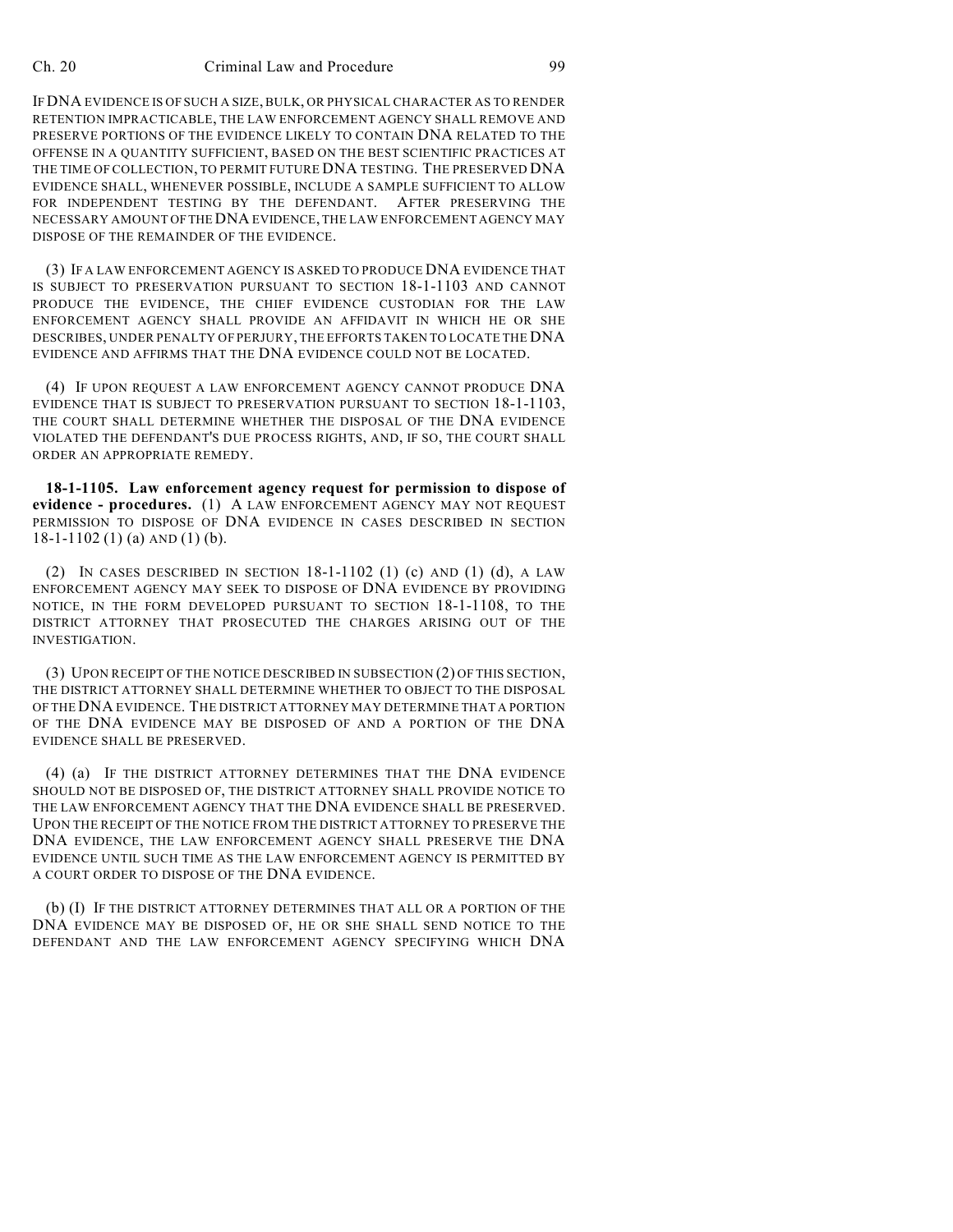EVIDENCE MAY BE DISPOSED OF. NOTICE TO THE DEFENDANT SHALL INCLUDE A COPY OF THE NOTICE FORM PREPARED BY THE LAW ENFORCEMENT AGENCY PURSUANT TO SUBSECTION (2) OF THIS SECTION.

(II) THE DEFENDANT SHALL HAVE NINETY-FIVE DAYS FROM THE DATE THE NOTICE WAS SENT BY THE DISTRICT ATTORNEY TO FILE A MOTION TO PRESERVE DNA EVIDENCE IN THE COURT IN WHICH THE DEFENDANT WAS CONVICTED. THE MOTION SHALL STATE SPECIFIC GROUNDS SUPPORTING THE PRESERVATION OF THE DNA EVIDENCE, AND THE DEFENDANT SHALL PROVIDE COPIES OF THE MOTION TO THE DISTRICT ATTORNEY AND THE LAW ENFORCEMENT AGENCY.

(III) IF NO MOTION IS FILED WITHIN THE NINETY-FIVE-DAY PERIOD, THE DISTRICT ATTORNEY OR THE LAW ENFORCEMENT AGENCY REQUESTING DISPOSAL OF THE EVIDENCE SHALL FILE WITH THE COURT A COPY OF THE NOTICE SENT TO THE DEFENDANT PURSUANT TO SUBPARAGRAPH (I) OF THIS PARAGRAPH (b), AND THE COURT SHALL FORTHWITH, WITHOUT HEARING, ENTER AN ORDER AUTHORIZING DISPOSAL OF THE DNA EVIDENCE AND PROVIDE COPIES OF THE ORDER TO THE DEFENDANT, DISTRICT ATTORNEY, AND LAW ENFORCEMENT AGENCY.

(IV) IF THE DEFENDANT FILES A MOTION, THE COURT SHALL FOLLOW THE PROCEDURE SET FORTH IN SUBSECTION (6) OF THIS SECTION.

(c) (I) IF THE LAW ENFORCEMENT AGENCY DOES NOT RECEIVE NOTICE FROM THE DISTRICT ATTORNEY AS DESCRIBED IN PARAGRAPH (a) OR (b) OF THIS SUBSECTION (4) WITHIN A REASONABLE AMOUNT OF TIME OR DOES RECEIVE TIMELY NOTICE FROM THE DISTRICT ATTORNEY PURSUANT TO PARAGRAPH (a) OF THIS SUBSECTION (4), THE LAW ENFORCEMENT AGENCY MAY FILE A MOTION WITH THE COURT THAT ENTERED THE CONVICTION IN THE CASE IN WHICH THE EVIDENCE WAS COLLECTED, ASKING FOR A COURT ORDER TO DISPOSE OF THE DNA EVIDENCE. THE MOTION SHALL INCLUDE A COPY OF THE NOTICE THE LAW ENFORCEMENT AGENCY PROVIDED TO THE DISTRICT ATTORNEY. THE LAW ENFORCEMENT AGENCY SHALL PROVIDE A COPY OF THE DISPOSAL MOTION TO THE DISTRICT ATTORNEY AND THE DEFENDANT CONTEMPORANEOUSLY WITH THE FILING OF THE MOTION. THE LAW ENFORCEMENT AGENCY SHALL SPECIFY THE DNA EVIDENCE FOR WHICH DISPOSAL IS REQUESTED IN THE MOTION.

(II) THE DEFENDANT OR THE DISTRICT ATTORNEY SHALL HAVE NINETY-FIVE DAYS AFTER THE DISPOSAL MOTION IS SENT TO FILE AN OBJECTION IN THE COURT IN WHICH THE DISPOSAL MOTION WAS FILED. THE OBJECTION SHALL STATE SPECIFIC GROUNDS SUPPORTING THE PRESERVATION OF THE DNA EVIDENCE. IF THE DISTRICT ATTORNEY FILES AN OBJECTION, THE DISTRICT ATTORNEY SHALL PROVIDE COPIES OF THE OBJECTION TO THE DEFENDANT AND THE LAW ENFORCEMENT AGENCY. IF THE DEFENDANT FILES AN OBJECTION, THE DEFENDANT SHALL PROVIDE COPIES OF THE OBJECTION TO THE DISTRICT ATTORNEY AND THE LAW ENFORCEMENT AGENCY.

(5) THE DEFENDANT, THROUGH LEGAL COUNSEL, SHALL HAVE A REASONABLE RIGHT TO REVIEW THE DNA EVIDENCE TO PREPARE THE FILING OF A TIMELY OBJECTION TO THE DISPOSAL MOTION OR THE DISTRICT ATTORNEY'S NOTICE RECEIVED PURSUANT TO PARAGRAPH (b) OF SUBSECTION (4) OF THIS SECTION.

(6) (a) UPON RECEIPT PURSUANT TO SUBPARAGRAPH (II) OF PARAGRAPH (c) OF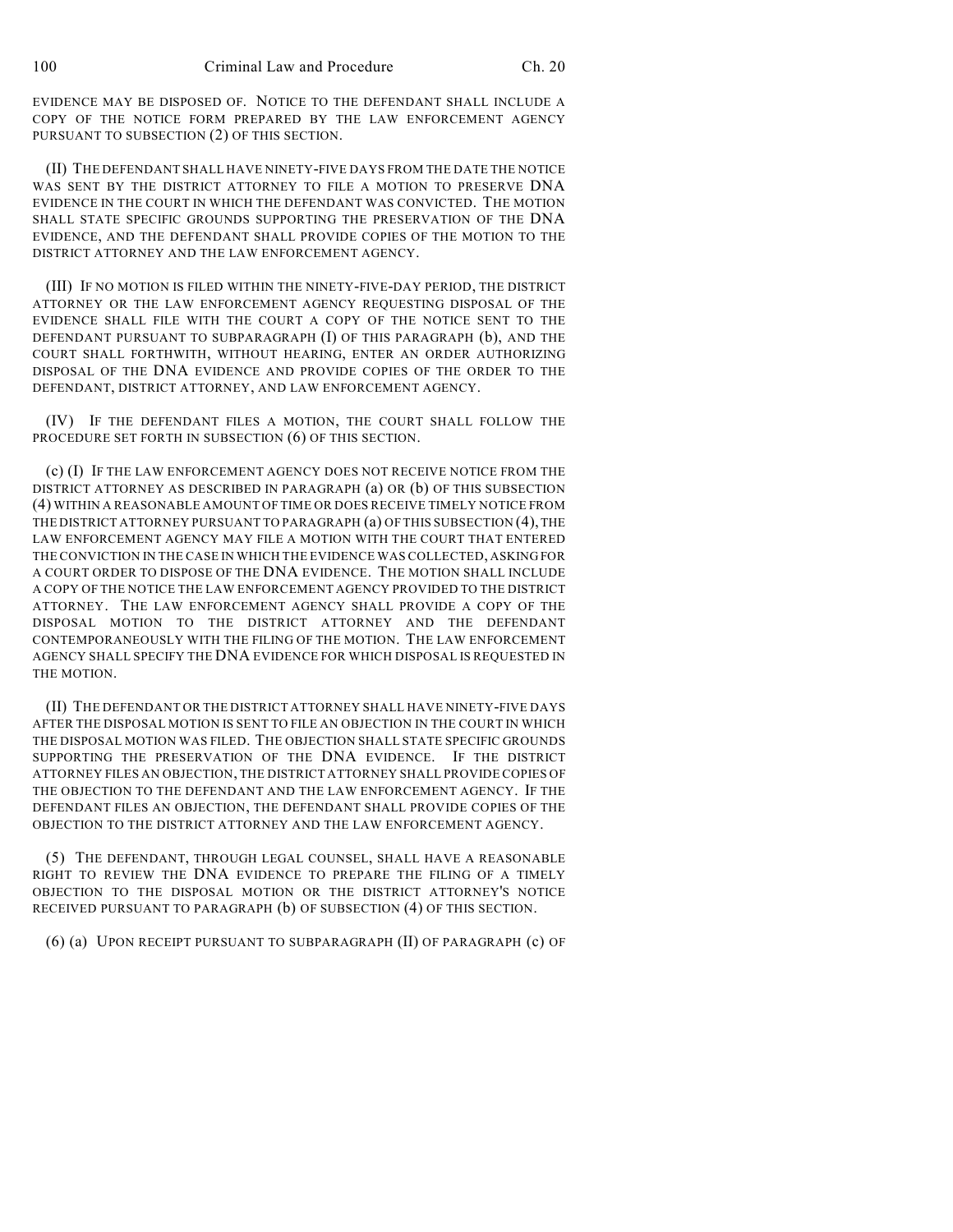SUBSECTION (4) OF THIS SECTION OF A TIMELY FILED OBJECTION, THE COURT MAY DENY THE OBJECTION WITHOUT A HEARING IF IT FINDS ON THE FACE OF THE OBJECTION NO GROUNDS SUPPORTING THE REQUEST TO PRESERVE THE DNA EVIDENCE. THE COURT SHALL THEN ENTER AN ORDER AUTHORIZING DISPOSAL OF THE DNA EVIDENCE AND PROVIDE COPIES OF THE ORDER TO THE DEFENDANT, DISTRICT ATTORNEY, AND LAW ENFORCEMENT AGENCY.

(b) IF THE COURT DETERMINES THAT A TIMELY FILED OBJECTION OR MOTION TO PRESERVE STATES ADEQUATE GROUNDS TO REQUIRE PRESERVATION OF THE DNA EVIDENCE, THE COURT MAY SET A HEARING ON THE OBJECTION OR MOTION TO PRESERVE, WITH NOTICE TO THE DISTRICT ATTORNEY, THE LAW ENFORCEMENT AGENCY, AND THE DEFENDANT, OR THE COURT MAY DENY THE DISPOSAL MOTION WITHOUT A HEARING.

(c) IN CONSIDERING AN OBJECTION OR MOTION TO PRESERVE PURSUANT TO THIS SUBSECTION (6), THE COURT SHALL CONSIDER THE FOLLOWING FACTORS IN DETERMINING WHETHER TO ORDER PRESERVATION OF THE DNA EVIDENCE:

(I) WHETHER IDENTIFICATION WAS A DISPUTED ISSUE;

(II) WHETHER THE EVIDENCE CONTAINS KNOWN DNA;

(III) WHETHER IT IS POSSIBLE TO PERFORM DNA TESTING ON THE EVIDENCE THAT HAS NOT PREVIOUSLY BEEN PERFORMED;

(IV) WHETHER THE DEFENDANT HAS SERVED ALL OF HIS OR HER SENTENCE; AND

(V) WHETHER THE DEFENDANT HAS STATE APPELLATE OR COLLATERAL ATTACK RIGHTS THAT HAVE NOT BEEN EXHAUSTED, IN WHICH CASE THERE SHALL BE A PRESUMPTION THAT THE DNA EVIDENCE SHOULD BE PRESERVED.

(d) FOLLOWING A HEARING ON A DISPOSAL MOTION OR MOTION TO PRESERVE, THE COURT SHALL ENTER AN ORDER EITHER AUTHORIZING DISPOSAL OF THE DNA EVIDENCE OR ORDERING THE DNA EVIDENCE TO BE PRESERVED. IF THE COURT ORDERS PRESERVATION, THE ORDER MAY STATE THE LENGTH OF TIME THE DNA EVIDENCE SHALL BE PRESERVED OR ESTABLISH A CONDITION PRECEDENT FOR THE DISPOSITION OF THE DNA EVIDENCE.

**18-1-1106. Defendant request for disposition of or waiver of preservation of DNA evidence - procedures.** (1) IN A CASE DESCRIBED IN SECTION 18-1-1102 (1), A DEFENDANT MAY PETITION THE COURT ON HIS OR HER OWN BEHALF FOR THE DISPOSAL OF DNA EVIDENCE IN HIS OR HER CASE. THE DEFENDANT SHALL PROVIDE A COPY OF THE PETITION TO THE DISTRICT ATTORNEY, WHO MAY JOIN WITH OR OBJECT TO THE DEFENDANT'S PETITION. UPON THE FILING OF THE PETITION, THE TIMING AND PROCEDURES OF SECTION 18-1-1105 SHALL APPLY. BY FILING A PETITION FOR DISPOSITION OF DNA EVIDENCE, THE DEFENDANT WAIVES ANY RIGHT TO PRESERVATION OF THAT EVIDENCE UNDER THIS PART 11. HOWEVER, A DEFENDANT MAY NOT BE COMPELLED TO FILE A MOTION UNDER THIS SECTION IN ORDER TO OBTAIN A PLEA OR SENTENCE AGREEMENT.

(2) IN A CASE DESCRIBED IN SECTION 18-1-1102 (1), A DEFENDANT MAY WAIVE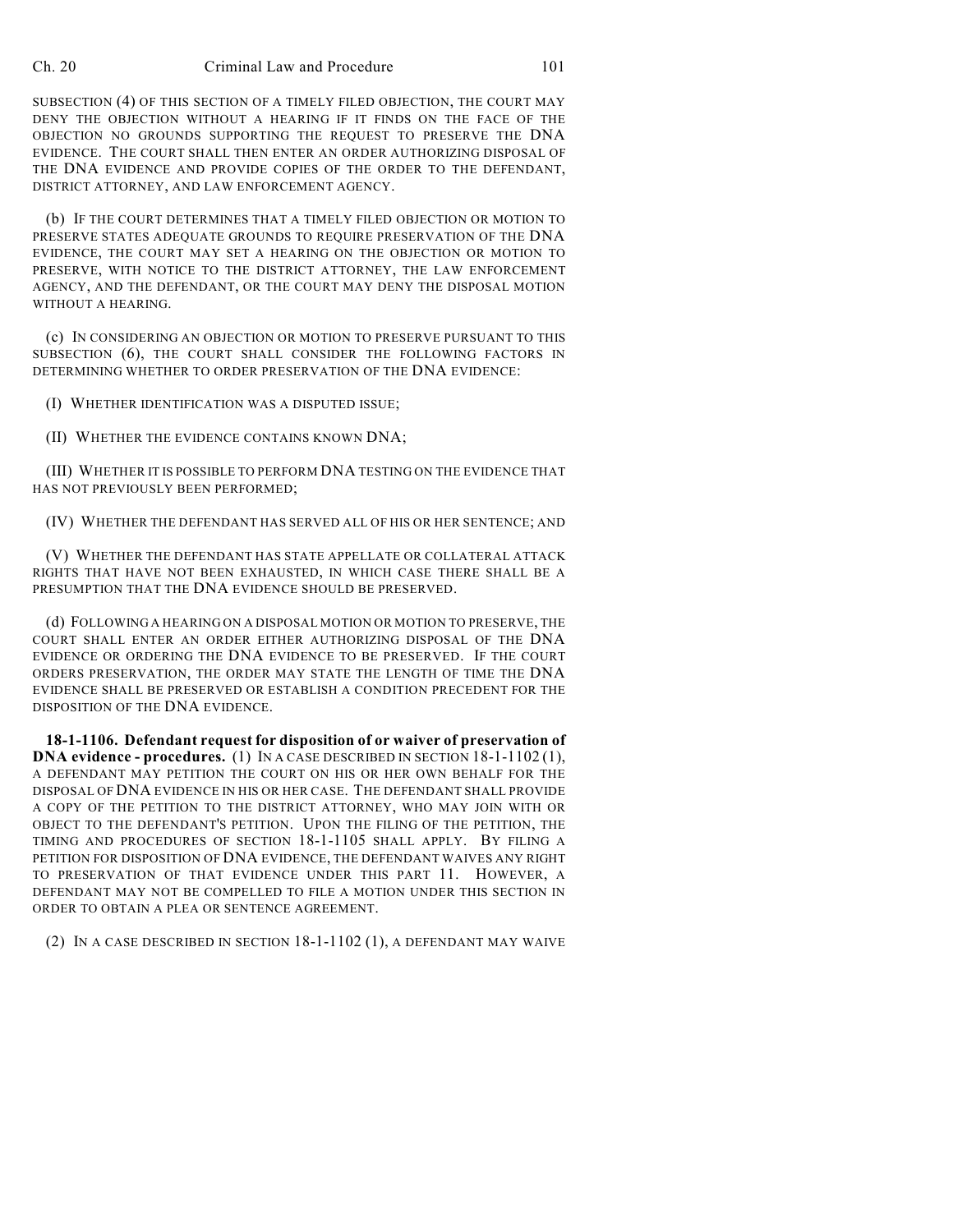HIS OR HER RIGHT TO PRESERVATION OF DNA EVIDENCE UNDER THIS PART 11 AT ANY STAGE OF THE PROCEEDING BY MAKING A KNOWING AND VOLUNTARY WAIVER. A WAIVER EXECUTED AS A PART OF A PLEA BARGAIN OR SENTENCING AGREEMENT SHALL BE VOLUNTARILY AGREED TO BY ALL PARTIES AND SHALL INCLUDE A WRITTEN LIST DESCRIBING ALL EVIDENCE TO BE DISPOSED OF.

**18-1-1107. Victim request for disposition of DNA evidence - procedures.** IN A CASE DESCRIBED IN SECTION 18-1-1102 (1), IFDNA EVIDENCE IS BEING HELD THAT IS THE PROPERTY OF THE VICTIM, AS DEFINED IN SECTION 24-4.1-302 (5), C.R.S., OF THE CRIME, THE VICTIM MAY REQUEST THE DISTRICT ATTORNEY TO REVIEW WHETHER THE DNA EVIDENCE MAY BE RETURNED. IF THE DISTRICT ATTORNEY DETERMINES THE DNA EVIDENCE MAY BE RETURNED, THE DISTRICT ATTORNEY MAY FILE A PETITION WITH THE COURT FOR THE RETURN OF THE DNA EVIDENCE. THE DISTRICT ATTORNEY SHALL PROVIDE NOTICE TO THE DEFENDANT OF THE PETITION. UPON THE FILING OF THE PETITION, THE TIMING AND PROCEDURES OF SECTION 18-1-1105 SHALL APPLY.

**18-1-1108. Notice - form and sufficiency.** (1) NOTICE TO THE DEFENDANT AS REQUIRED BY THIS PART 11 SHALL BE PROPER IF IT IS SENT BY UNITED STATES MAIL OR HAND-DELIVERED TO THE ATTORNEY OF RECORD FOR THE DEFENDANT AS DEFINED IN RULE 44 OF THE COLORADO RULES OF CRIMINAL PROCEDURE. IF THERE IS NO ATTORNEY OF RECORD, NOTICE TO THE DEFENDANT SHALL BE PROPER IF IT IS SENT BY UNITED STATES MAIL TO THE LAST-KNOWN ADDRESS OF THE DEFENDANT AS REFLECTED IN THE CURRENT MOTOR VEHICLE RECORDS OR, IF NO SUCH RECORD EXISTS, THE LAST-KNOWN ADDRESS IN THE COURT FILE. PRIOR TO SENDING NOTICE BY UNITED STATES MAIL, HOWEVER, THE DISTRICT ATTORNEY SHALL FIRST REVIEW THE DEPARTMENT OF CORRECTIONS RECORDS TO DETERMINE WHETHER THE DEFENDANT IS IN THE PHYSICAL CUSTODY OF THE DEPARTMENT OF CORRECTIONS OR ON PAROLE. IF THE DEFENDANT IS IN THE PHYSICAL CUSTODY OF THE DEPARTMENT OF CORRECTIONS OR ON PAROLE, THE DISTRICT ATTORNEY SHALL SEND NOTICE BY UNITED STATES MAIL TO THE CORRECTIONAL FACILITY IN WHICH, ACCORDING TO THE DEPARTMENT'S RECORDS, THE DEFENDANT IS HOUSED OR TO THE ADDRESS TO WHICH THE DEFENDANT HAS BEEN PAROLED. IF THE LETTER IS RETURNED BECAUSE THE DEFENDANT HAS BEEN TRANSFERRED TO A DIFFERENT CORRECTIONAL FACILITY, THE DISTRICT ATTORNEY SHALL SEND NOTICE TO THE NEW FACILITY IN WHICH THE DEFENDANT IS HOUSED.

(2) THE DEPARTMENT OF PUBLIC SAFETY, IN CONSULTATION WITH STATE AND LOCAL LAW ENFORCEMENT AGENCIES, SHALL DEVELOP A FORM TO BE USED BY ALL LAW ENFORCEMENT AGENCIES FOR PROVIDING NOTICE TO THE DISTRICT ATTORNEY AND THE DEFENDANT AS DESCRIBED IN SECTION 18-1-1105 (2).

**18-1-1109. Court data collection - DNA evidence cases - repeal.** (1) WHEN THE COURT SENTENCES A PERSON OR ENTERS A DEFERRED SENTENCE OR DEFERRED ADJUDICATION FOR A CONVICTION LISTED IN SECTION 18-1-1102, THE DISTRICT ATTORNEY SHALL MAKE A REPRESENTATION TO THE COURT REGARDING THE FOLLOWING ISSUES:

(a) WHETHER IDENTIFICATION OF THE PERPETRATOR WAS A DISPUTED ISSUE IN THE CASE;